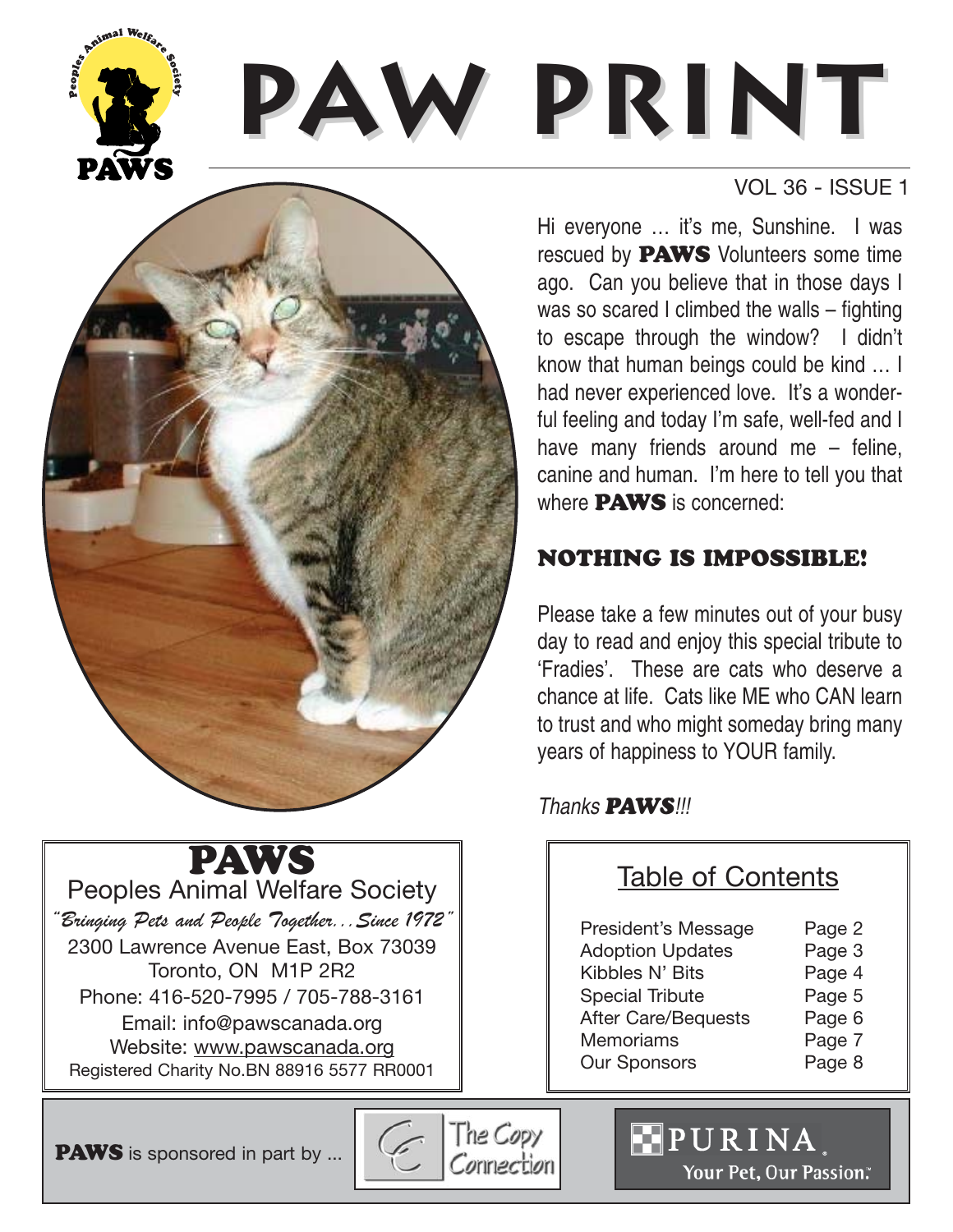## Message from the President...

hank you for taking the time to read and enjoy this issue of PAW Print. **T**

I imagine that I speak for most of our readers (if not all!) when I say that never before have I realized how much of a difference the sun, beautiful blue skies and warmer weather makes! It was a long, grueling Winter BUT our Volunteers are raring to go. Kitten season is upon us … it's our most demanding time of the year.

2007 saw the celebration of our 35th Anniversary (special thanks to Volunteers and Sponsors alike!), we expanded to both Huntsville and Thornbury and Shadow, our Shelter Mascot turned 15! Not a bad age for a German Shepherd – she tells me she's too busy keeping the cats in line to worry about getting old – boy do I know what she means! As the saying goes … 'dogs have masters … cats have staff' …truer words have never been spoken!

It's been a while since our last issue of PAW Print. We strive to send four quarterly issues to our supporters annually in order to keep everyone informed of the goings-on at PAWS. For the first time ever, we were unable to circulate a Holiday mailing (December 2007). PAWS relies on donations for its very existence and the harsh reality is that we find ourselves at a crossroads. We are re-thinking the way we do things in order to make much-needed improvements and to enable us to operate more efficiently.

Allow me to explain …

2008 marks our 36th Anniversary. I am so proud, not only of WHAT we do but HOW we do it! We enforce a strict no-kill policy, we are the only organization of which I am personally aware of who viral tests each and every cat we rescue, our shelter is disease-free, the animals we rescue are not caged and we make the time to conduct in-home visits prior to adopting the 'little people' we've rescued (we have traveled as far as London and Fort Erie and will stop at nothing to find the right 'fit'!).

There is one point that I have omitted from the above paragraph. That is where I remind you that in over 36 years, we have never paid one single person … we have always 'managed' with Volunteers. If you look up the word 'manage' in a thesaurus, you will find synonyms such as 'cope' and 'get by'. This simply is NOT good enough for PAWS. Although I feel strongly that we DO IT RIGHT – it's an ongoing struggle with our Volunteers having to put in exceptionally long hours (often into the wee hours of the night) and making sacrifices such as giving up time with their own family and animal pals. Further, as human beings, we must eat, pay our rent/mortgage, put gas into our vehicles, clothing on our backs etc. To give you an example of what we're up against, we had a terrific Volunteer from Gravenhurst who assisted regularly at our shelter in Huntsville. We kept 'hoping' to free up the funds to finally hire her. Due to astronomical vet bills (one emergency after another), we were unable to. Tawny has 3 children – she had no choice but to look elsewhere for employment. She still helps as often as she can. The animals miss her and we desperately need her help. If you are in business – you know how difficult it is to find good employees. It's even more difficult to find (and keep) good Volunteers … hence the need for STAFF.

I spoke with a dedicated PAWS Member recently, 'Genie' who adopted 'Mia' from PAWS in 2005. Genie very kindly gave me permission to share her words and thoughts with all of you. "I've had cats all my life. I was never more impressed than when I visited your shelter. I've been to other shelters where the smell was completely overwhelming. At your place you wouldn't even know you had 2 cats never mind the numbers that you did and do.



*HELP...It's kitten season!*

It was incredibly clean and the dedication by you, your Family and your Volunteers came through loud and clear. Whatever you pay yourself - it can't be nearly enough. I know that your commitment is 24/7 and that you work very hard". She was shocked to learn that PAWS had never had one single employee (and that I have been Volunteering for close to 15 years) and she was in total agreement with hiring staff – in order that we could do more for homeless animals while maintaining a balance and treating our human helpers with respect also.

IT'S TIME FOR CHANGE - time for expansion. The demand for help for homeless animals in increasing and PAWS MUST RESPOND. I dare to suggest that our shelter is one of – if not THE BEST – in Ontario (if not in Canada). I'm also here to tell you that WE CAN DO IT BETTER!

Friends … I'm not asking if you CAN help. I'm asking if you WILL help? If each and every recipient of this publication makes a contribution TODAY – just imagine the difference it will make. Please consider what I will call a 'stretch' donation (giving more than you normally would) since we missed you in December. Bear in mind, every dollar counts.

At PAWS we recognize the importance of a small number of paid staff to ensure that we can help more homeless animals, implement educational programs and move forward with spreading our message of kindness and compassion.

The need is GREAT – the time is NOW. NOTHING IS IMPOSSIBLE …

Kimberly Heys PAWS President

P.S. Please note that our web site has changed to www.pawscanada.org and that we very gratefully accept onetime and monthly donations online by credit card or by cheque (snail mail to the address which appears on the front of PAW Print). THANK YOU!!!

"THE GREATNESS OF A NATION AND ITS MORAL PROGRESS CAN BE JUDGED BY THE WAY ITS ANIMALS ARE TREATED" ~ MAHATMA GANDHI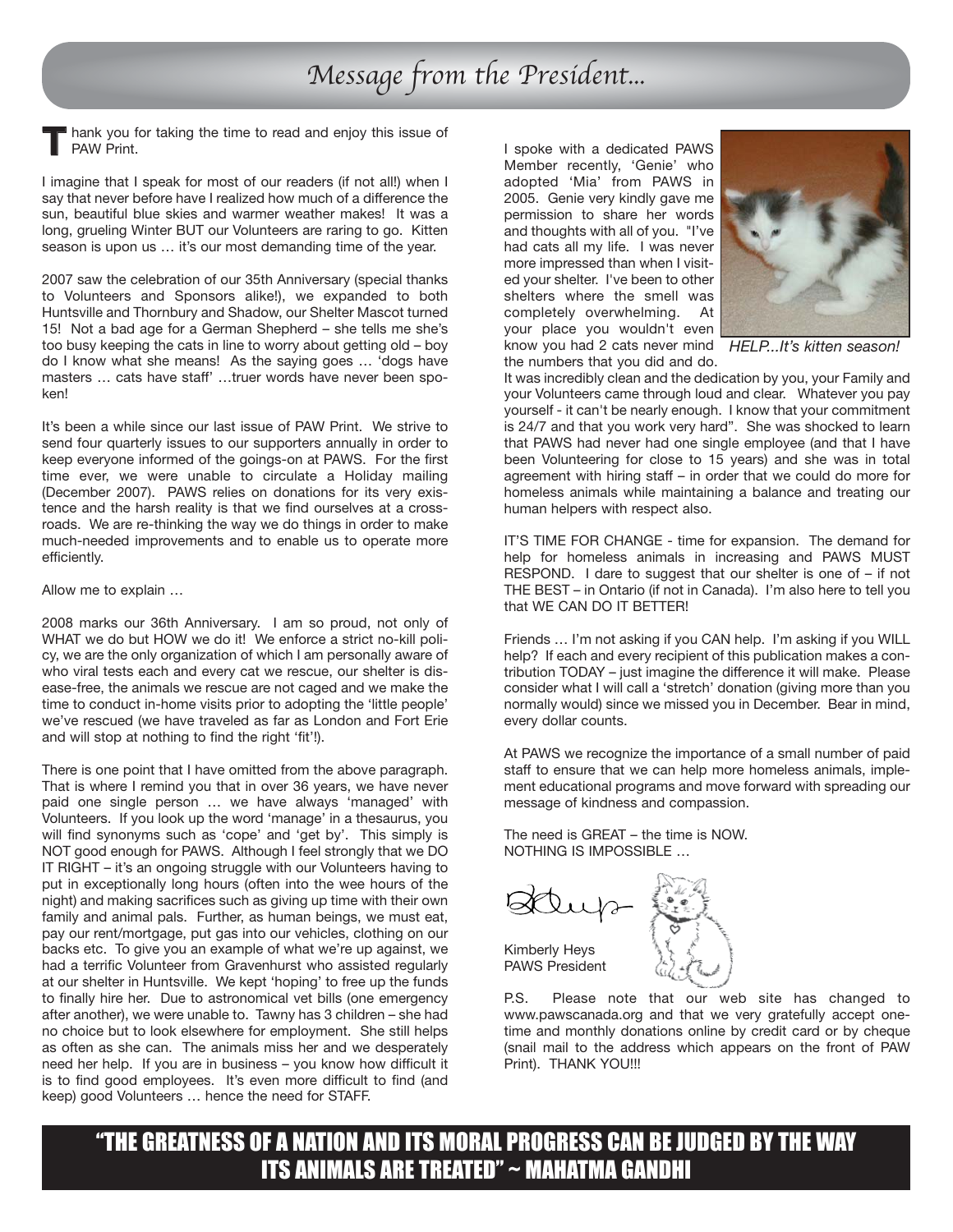## Dear PAWS Supporters Here are some of the animals that YOU have recently saved!

### **I NEED A FOREVER HOME!**

*(Some of our recent rescues)*

#### **NOTE:**

If we included all of our recent rescues, the entire issue of PAW Print would be bursting at the seams. Please refer to www.pawscanada.org to view pictures and descriptions of the special pets we have available for adoption to loving, responsible homes (you may also view our Happy Tails section for success stories) and we suggest that you check in from time to time as this information changes regularly.

### **GEORGE**

George was rescued from the dumpster behind a mall in Scarborough. Mall Management wanted to compact and kill him (can you believe that?!) until PAWS Volunteers stepped in with video camera in hand. It took nearly a week but we caught him and today he's white and beautiful again (he was living in absolute filth). He has one blue eye and one brown (no, he is not deaf) and he gets along very well with other animals. Call PAWS today if you have a place in your heart and home for this wonderful kitty.



#### **RAMBO**



Rambo was rescued from squalid surroundings in Cuba and brought back to Canada to lead the good life. He became a much loved member of his family and is very sweet, loving and playful. He has beautiful long, soft black and white fur and is about 4-5 years of age. Unfortunately, a newborn child in the house

changed the dynamics and both baby and cat did not cope well together. Rambo is now looking for a home with no young children as he doesn't tolerate squeezing and prodding very well (who does)?!!! However, he DOES have a lovely disposition and would be a wonderful addition to any adult household OR household with older children. Please contact us if you are interested in adopting Rambo as we are trying to re-home him as soon as possible.

#### **SASSY**

If you were to visit the PAWS shelter – Sassy would greet you right away. She would want to make friends, cuddle and most of all – kiss you – starting with your ears and working her way down your neck … ok … so she's a bit of a tease – but we don't think she means it that way (smile). Truth is – she is a real sweetie who has a lot of affection to offer as you can see in this picture where she is cuddling with PAWS Volunteer and Friend, Glenn.



#### **GUCCI**



(in his own words …) In case you can't tell – I've got it REALLY rough here at the PAWS shelter. Just look at me in this picture! Can you imagine that they actually had the nerve to distribute some of these comfy kitty cushions to other 'residents' of the shelter. Sheesh – anyhow, I guess I should mention that I am declawed and would really like to get to know you – I am (arguably) the most affectionate cat around!!

#### **I FOUND A FOREVER HOME!** *(Some of our recent adoptions)*



**SWEETIE** (aka Sweets-Chubby and now known as 'Sweet Sarah')

> Incredibly, Sweetie (rescued from death row at a local 'pound' in 1999) spent many years in our shelter, we're not sure why, perhaps it was due to her love handles (ha!). What we DO know is that we found her the most amazing home ever along with

her new canine companion Timmy and human friends Trish, Gwen and Leif. We receive updates regularly (thanks Trish) and … well, what can we say – THIS is what it's all about  $-$  it's what PAWS is here for  $-$  to provide for the animals we rescue until we find the 'purrrfect fit'. PAWS Volunteers miss Sweetie very much but, at the end of the day, we have to do what is best for the animals and we must keep space available in our shelter for the next kitty who comes along who needs our help. LOVE YA' SWEETS!

#### **TINY** (aka Tiny-Bubbles – pictured here with PAWS President and Pal, Kim)

Tiny also spent many years in our shelter and it was a pleasure having her here. We miss both Tiny and Sweetie more than words can say but we are thrilled that both of these girls have found incredibly wonderful 'forever' homes with families that we trust and who we know will provide top notch care and undying love to these deserving felines for the rest of their days. Thanks also to Deb and her family – please keep those updates coming.



#### **VICKY**



Michel contacted PAWS in 2007 (he found out about us on Pet Finder) to adopt Vicky. Vicky was an adorable, all-white ball of fur who strongly disliked the other cats and she spent a great deal of time hissing and grumbling about being at the PAWS shelter so she was a priority for adoption. Amazingly, Vicky is thriving in her

new home and we are so thankful to Michel for taking on what we felt might be a challenge but it has also turned out to be the 'purrrfect fit'.

Unfortunately, due to space limitations – we can't provide pictures and updates on all of the animals who have found homes since our last issue of PAW Print … however, adopted but certainly NOT forgotten are also:

Smokey II – stay tuned for words from her new Dad in our next issue … Harley – we miss ya' sweet man … Lizzy and Bambi – adopted together – thank you Al!!

Fudge – thanks Linda

Sophie – another 'special needs kitty' finds a special family – thanks Deb

Kailey – The Campbell Family has a new addition (to keep them on their toes – ha!) Timmy – don't forget to check into our next issue of PAW Print for words from Judy Jumbo - Special thanks to Judy and her family who agreed to foster Timmy and Jumbo but who decided to adopt Timmy and who was successful in finding Jumbo (now known as Beau) a special new forever home. These two boys, by the way, have FIV (feline aids) – thankfully more vets and adoptees are realizing that they are just as worthy of loving homes as any of the other kitties available.

Your continued support of PAWS means everything to the animals we rescue – THANK YOU!

BECOME A PAWS ANGEL TODAY … TO SPONSOR AN 'UNADOPTABLE' PET AT THE PAWS SHELTER – SIMPLY MAIL POST-DATED CHEQUES TO PAWS OR GO ONLINE TO ARRANGE FOR YOUR MONTHLY CONTRIBUTION – THANK YOU!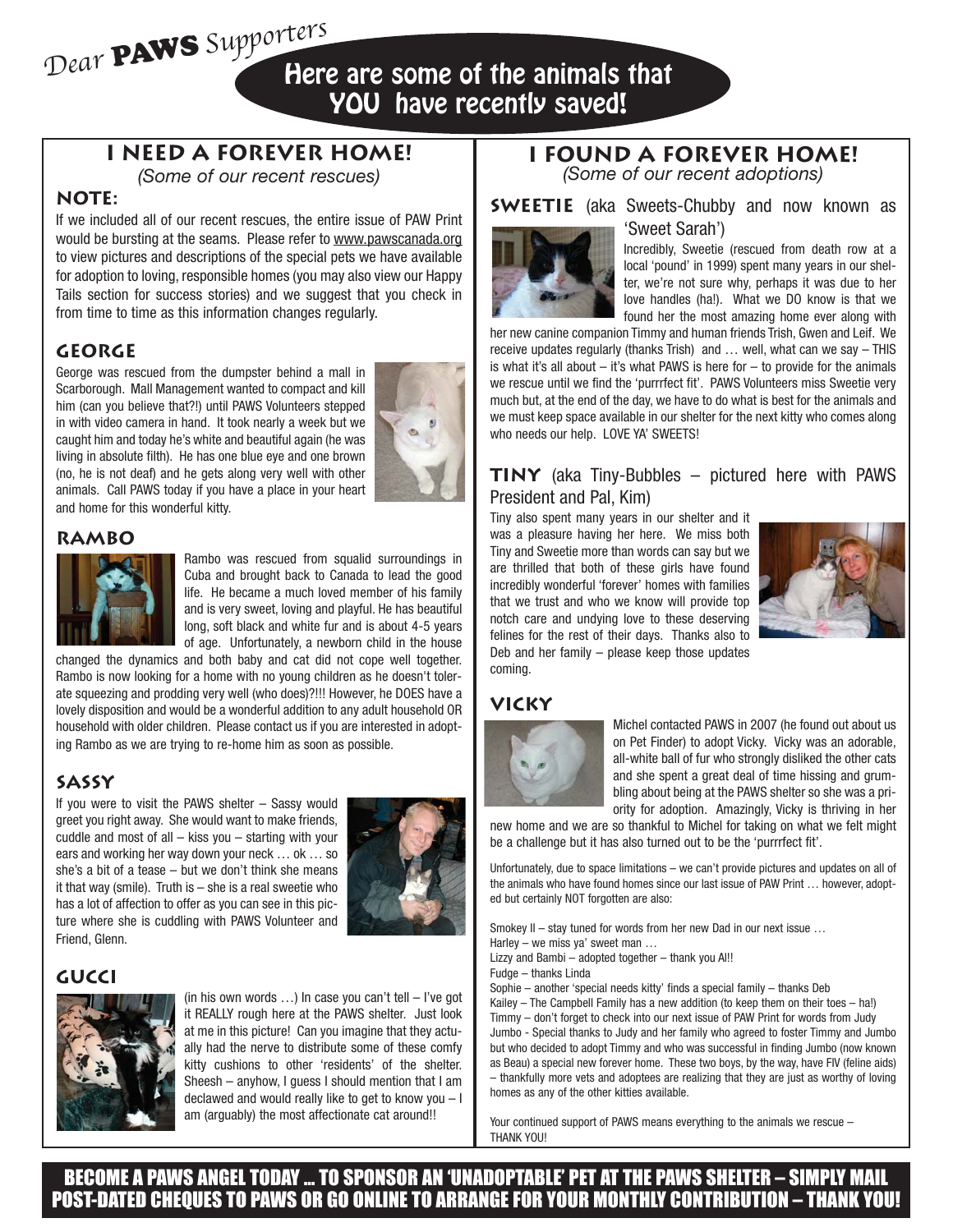

Thank you for taking the time to read this issue of PAW Print. Please feel free to pass it along to a fellow animal lover for their reading enjoyment. We always welcome new members! By spreading the word about **PAWS** (a strictly NO-KILL organization) you are helping those who cannot help themselves.

## **Fundraising Ideas!**

There is an extensive list of ways to donate to PAWS if you refer to our web site at www.pawscanada.org – and click 'donate'. No internet access? Don't fret – you can simply send your donation today or call our Volunteers for suggestions as to how you can get involved in an upcoming event at 416-520-7995. Some PAWS supporters send contributions in memory of a fondly remembered pet or person, some in honor of a special occasion. Some businesses will match their employees' donations and you can allocate your United Way contribution to PAWS (why not encourage others to do so?!).

#### Do you have e-mail access?

If you do, please send us a message at info@pawscanada.org asking to be added to our e-mail list as we occasionally send updates via e-mail. You may also provide this information on the coupon accompanying your donation and this information will be inputted by one of our Volunteers! If you don't have e-mail – rest assured – you will continue to receive our quarterly issue of PAW Print by mail.



Kim & Shadow – Our Shelter Mascot mice with a huge shelter full of cats, Taken Over 15 Years Ago!

#### UPDATE FROM MUSKOKA …

Who would have imagined that we would set up our satellite office/shelter in Huntsville the very year there were record numbers of mice AND that very same year we received more snow than has fallen in 25 years? No laughing about the

Hard To Imagine This Picture Was <sub>O</sub>k?! We don't believe in killing any

living being (yes, that includes mice) so, we were kept busy live-trapping and relocating these little critters (while contending with the chuckles from the 'locals'). Shadow quite enjoyed the snow (of course she did – SHE didn't have to shovel!) but we are all glad that the pretty white stuff is gone (for now). We're busier than ever before ... but the animals we rescue are worth it.

> **CHECK THIS OUT... www.cafepress.com/helppaws**

## **OK PAWS SUPPORTERS**<br>It's that time again – we're busy collecting

so call Cathy today to deliver your new and/or gently used items 416-291-5854.

## TESTIMONIALS

#### Dear Kim:

I wish to express my appreciation to you on the wonderful work you do for the animals who can not help themselves. Your dedication to this worthy cause is heartwarming and your selflessness is commendable. As I write, Mandy (aka 'Buffy') is sitting on my lap, she is very much a lap cat, a truly wonderful cat, so sweet and adorable. Thankfully, her health is good also. I trust your fundraiser will be a success. Unfortunately, I am unable to attend. However, I am enclosing a cheque to help. I am pleased to read that plans are being formulated towards expanding PAWS and I wish you well with this endeavor.

Mary – Ajax, ON

The following note was received with a Donation from a donor who wished to remain anonymous:

Kim – thank you for being such a shining Star in the darkness of this world. Your work is appreciated not only by good people but by the neglected animals you save.

## UPCOMING EVENTS!

Please refer to the enclosure/attachment for details pertaining to our:

#### SPRING GARAGE SALE and our 36th ANNIVERSARY CELEBRATION

We look forward to seeing you there and we encourage you to network on our behalf. Please persuade friends, family, co-workers… anyone you know who loves animals to attend, participate, Volunteer and/or to contribute to our fundraising events.

#### THANK YOU!

We could never thank everyone who supports **PAWS** in one issue of PAW Print … but please know that your donations do not go un-noticed. We appreciate each and every contribution and we guarantee that every dollar is used to help the animals we rescue. **THANK YOU ONE AND ALL!**

**THANK YOU TO THE COPY CONNECTION FOR PRINTING THIS ISSUE OF PAW PRINT (AND FOR THEIR SUPPORT OTHERWISE) AND ALSO TO TERESIA ROWATT/MARMIES LITTLE GIFTS WHO PROVIDED THE POSTAGE**

PLEASE CONSIDER BECOMING A PAWS ANGEL TODAY … www.pawscanada.org

Here are Laurie and Sue – busy sorting goods donated to our event last year.Thank you ladies for all of your efforts

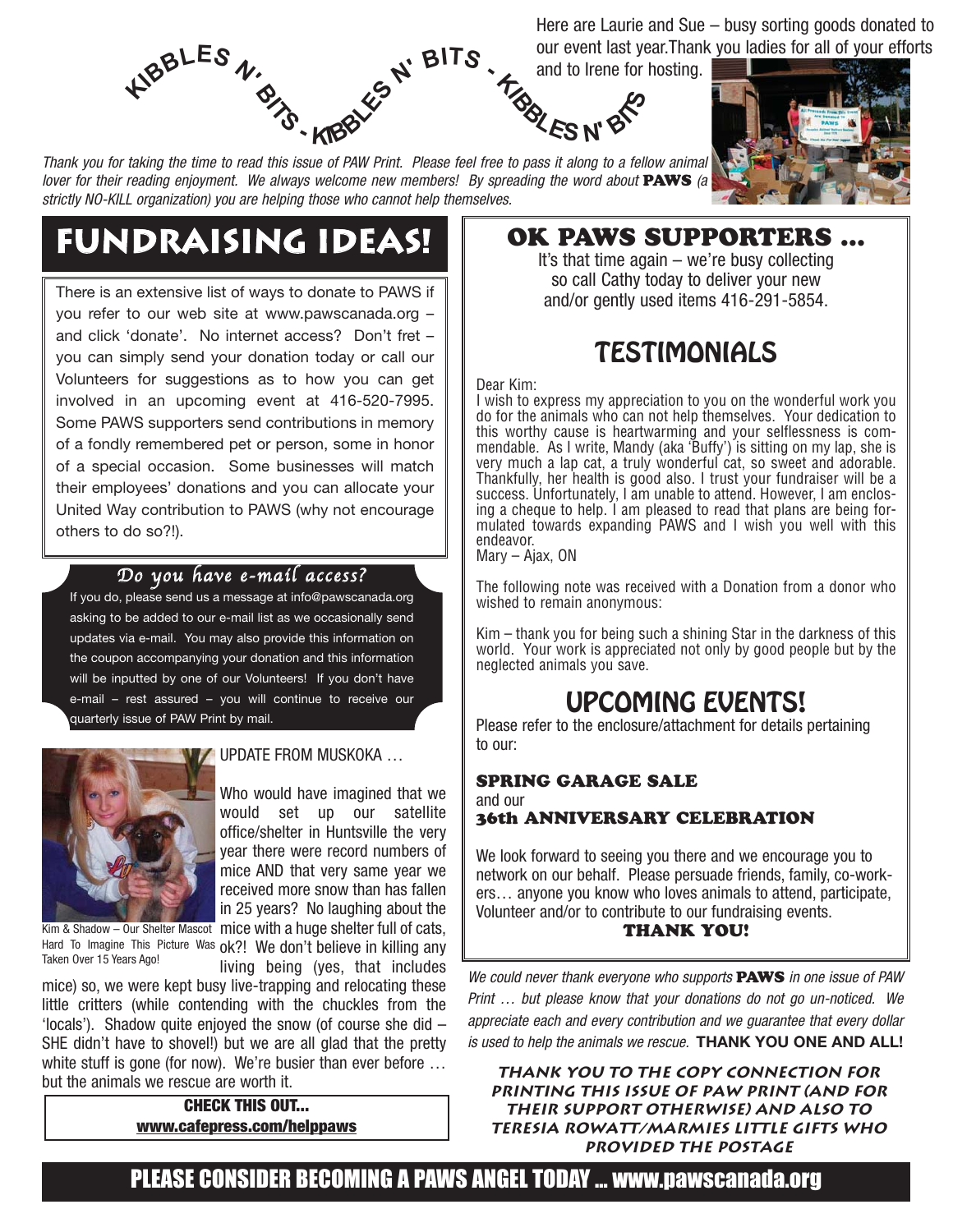# **IN HONOR OF THE 'FRADIES'**



A message from Toffee:

Do I scare you? Look at me – closely. Any other organization would 'euthanize' me (that's another word for kill, in case you didn't know). That is how THEY would justify that they believe(d) that I am 'unadoptable'. Who has the right to make this determination? Who has the right to end my life when all I was doing was minding my own business? In fact, no, I wasn't minding my own business at all – I was freezing my buns off – struggling to survive during Winter storms this last few months. I could hardly get over the banks of snow, trucks and cars were whizzing by me – nearly running me over and other animals were after me – they thought I was their dinner for goodness sake. OK – I wish I was kidding … My name is Toffee and guess what?! I DESERVE TO LIVE! Thank goodness the kind folks at PAWS agree. I've been here for a little while

and, if I'm honest, I quite like it. It's warm and cozy, clean and comfortable, the food is great and the water is fresh n' cold. I visited this human they call a 'Vet' and I've been neutered and vaccinated (as well as de-wormed AND my blood test said that I am in perfect health – yay!). Are you sitting down? I hope so 'cause I'd LOVE to make use of your lap. That's right – I'm FRIENDLY – I chirp like crazy in an effort to communicate with my friends here at the PAWS Shelter and I'm getting to know the other cats. Do I look like the type of cat you would like to have on your lap? Think again – I'm actually just totally misunderstood. How would you feel if you got lost or someone abandoned you? Left you on the street to fend for yourself? Can you even imagine it? You'd be scared too!! I thought you might like to see that what I'm telling you is true – this is my new pal Marilyn – she and I love to cuddle, she brushes me, I 'mush' my face into the pillow 'cause I get so excited … my life has been forever changed since I met my friends at PAWS. Thank you everyone!!

Love and purrs, Toffee

#### CATS LIKE TOFFEE DESERVE TO LIVE – please help PAWS to make that possible ...

## A message from PAWS:

Most call them 'feral' – we prefer to call them 'Fradies'. Many of these cats actually learn to trust Shadow, our Shelter Mascot (a dog!) before they learn to trust human beings. Who can blame them?! There are tens of thousands of cats just like Toffee who need help and sadly, we can't help them all but we do our very best to help as many of them as possible. You guessed it – we need YOUR help in order to do so. Please consider sponsoring one of our 'little people' or sending your donation today.

Special thanks to our patient and caring Volunteers who do such an amazing job working with these deserving felines … Hella, John & Marilyn – just to name a few!

Allow us to introduce you to some of our 'Fradies' who have gone friendly!



Charlie & Marilyn

Charlie was the first cat PAWS rescued with feline aids (in 2000). He is doing very well but requires monthly injections called 'depo' to help with a re-occurring problem with his gums. Would you consider sponsoring Charlie and covering this expense of \$35 per month?

Winky has learned to trust!



Toffee & Marilyn



**Winky** 



This special family of Treasure, Homer & Pansy (their Mom) has learned to trust. Thanks to 'Blondie' who saved them from the cold last Winter and to John who has worked so hard to earn their trust.

Can you believe that this beautiful boy was once terrified of humans? He's lookin' pretty laid back today and hoping you might consider adopting him (shhh – don't tell anyone but rumor has it that he's the most beautiful cat at the PAWS Shelter). Call PAWS today for more info. 705-788-3161 / 416-520-7995



Pumpkin

Three Former Fradies

"We find beauty in the most incomprehensible places and the otherwise homely faces. It's our gift to see beyond the dirt, terror, sadness and defeat to find the true soul that lies within. We are animal rescuers." – Author Unknown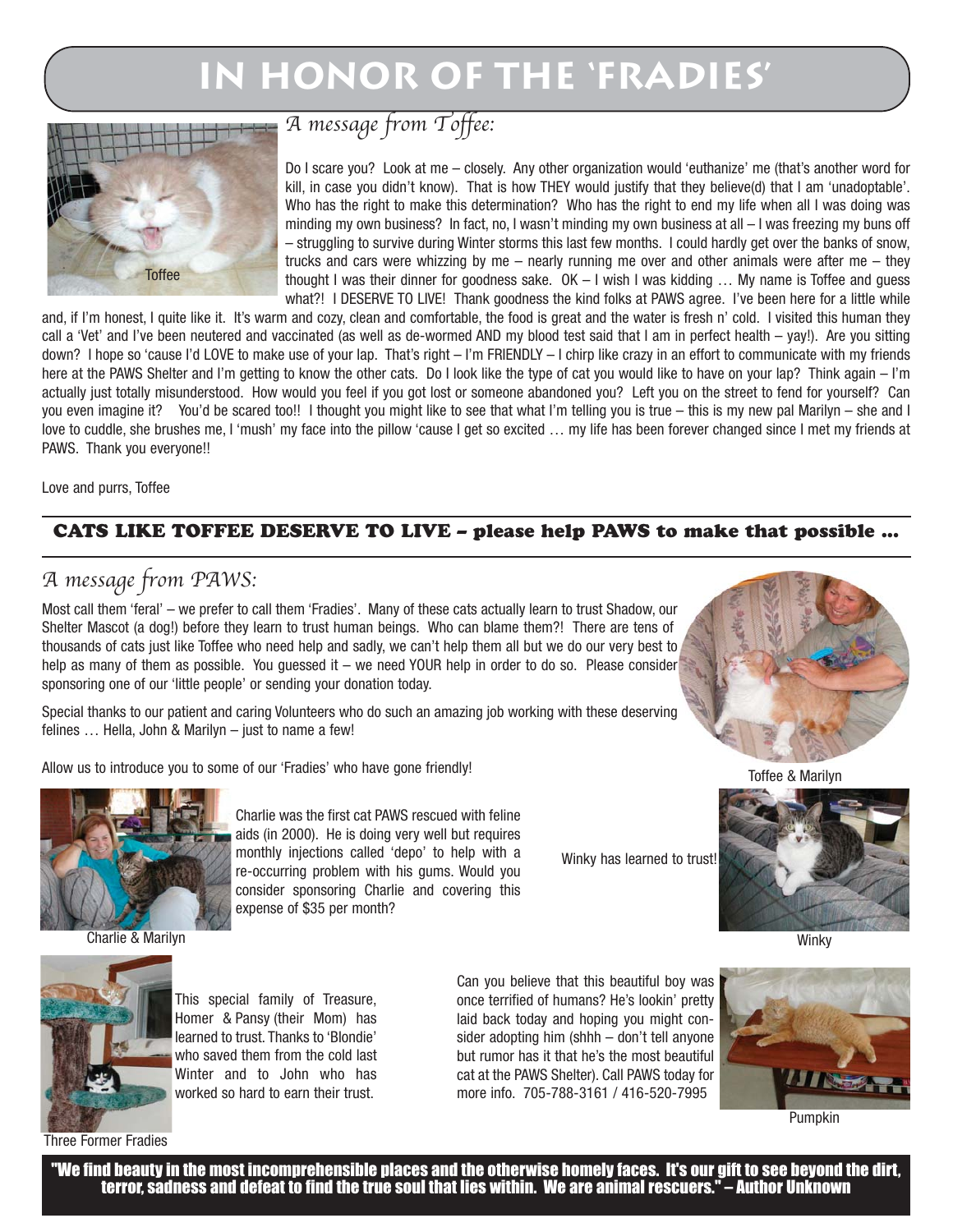ne of the realities of life is that through an untimely tragedy or by natural aging, a beloved pet may well survive us. Pets are members of our family and we need to think about their care and protection when we can no longer provide it. Don't overlook your pet(s) when making your estate plans. If there is someone whom you think may agree to The of the realities of life is that through an untimely tragedy or by natural aging, a beloved prets are members of our family and we need to think about their care and protection when it. Don't overlook your pet(s) when

Should you wish to have your pet(s) taken in by a responsible, no-kill shelter such as PAWS, you can indicate whether you wish for them to live out the rest of their natural lives at the shelter, or have the shelter find them a new, carefully selected, loving home. Here is a sample provision you can insert in your will to protect your pet(s).

"If at the time of my death I own a pet or pets, I direct my Executor to deliver them as soon as possible to PAWS (Peoples Animal Welfare Society), (a) to be cared for there until a suitable permanent home is arranged OR (b) to be cared for at their shelter for the rest of their natural lives. I further direct that a bequest of \$\_\_\_\_\_ be paid to PAWS (Peoples Animal Welfare Society) in consideration of their good work."

You should discuss such provisions with your lawyer, amend them as need be and then update your will without delay. If you do not have a lawyer, please consider contacting either of the two lawyers we recommend below. Both are animal lovers who are professional and experienced.

> GLORIA LONCARIC HONS. B. SC., LL.B. Barrister, Solicitor & Notary Public 3045 Southcreek Road, Unit #1 Mississauga, ON L4X 2X6 Tel: 905-602-1900

ANDREW M. FORTIS B.A., J.D. Fortis Muyal, LL.B. Barristers & Solicitor Park Place Corporate Centre 409-15 Wertheim Court Richmond Hill, ON L4B 3H7 Tel: 905-731-1911 ext. 205

After Care

#### **REMEMBERING My Friend and A Dedicated Volunteer** -PAULINE by Kimberly Heys

I met Pauline in April of 2006. She was an exceptionally nice young woman who found out about PAWS on Pet Finder. She called because she was interested in adopting Justice. Justice was a cat who had been abandoned (along with a second cat, Lady who has since found a wonderful new 'forever' home) by his 'Owner'. I will withhold my comments about the former 'Owner' but let's just say I couldn't wait to get Justice and Lady out of her care! For more than 2 years Justice fought with Cougar (a permanent resident at the PAWS shelter) and other cats in our care. He marked his territory every chance he got (yes, he was neutered but he sprayed constantly) he had been abused and was, overall, a very unhappy kitty. It was a really difficult situation, to say the least, however, PAWS Volunteers were not about to give up!

I felt great about Pauline on the telephone and looked forward to meeting her. She was well-informed about the issues to do with Justice but she couldn't wait to meet him. There were no other kitties in the house – just a big ol' dog named 'Jasper'. Pauline fell in love with Justice (as did Jasper!) and all was right with the world. I was thrilled to have finally found our pal Justice a home where he was happy and welltreated. A 'forever' home at last – or so I thought …

Pauline sent me countless pictures and updates on Justice – always expressing how well he was doing and what a great relationship he had with Jasper. A short time later she contacted me when she separated from her companion. She wanted PAWS to have her new mailing address. She was devastated over the loss of Jasper (he remained with her Ex) and she decided to adopt a new dog she called 'Mango'. In one of her e-mails to me she offered an open invitation to my Mother and I to visit... (Justice – now known as Justin) meant EVERYTHING to Mom too … in that e-mail she said and I quote: "Don't expect much - I only have folding chairs to sit on at this point, no carpets and a mattress on the floor (and, of course, Justin's litter box) - but it's my own little home and as long as I have Justin and Mango my 'little fur babies' I'll be just fine".

I wish I had more space to share more of this story with our readers as it's not only important to me to share what I've learned from this but I know Pauline would have wanted me to as Justin and Mango meant the world to her.

I called Pauline in the Summer of 2007 to share the great news about our expansion to Huntsville and to see if she would be willing and able to help with the big move. She said 'yes' immediately (refusing a ride – she took public transit) and met up with us as scheduled. During the loading of the truck in Toronto Pauline suggested that she wanted to become more involved with PAWS and I invited her to join our 'Volunteer Fundraising Team' (we meet monthly). She said she would give it some thought and get back to me. She was also gung-ho about Volunteering for our 35th Anniversary Celebration (November 2007). Time passed and I didn't hear from Pauline which was unusual. I sent e-mails and left voice messages that went unanswered. I was worried that something was wrong. More time passed – still nothing. I finally called her place of employment. It was then that I was advised that Pauline had passed away. I WAS SHOCKED. This was a healthy young woman in her early 50's (I actually believed she was in her 40's before I posed the question) and she died in her sleep. My mind was racing and tears were streaming down my face. Not only was I devastated to lose someone that I really liked but WHERE WERE JUSTIN AND MANGO? It literally took me MONTHS to track down her 'Ex' who finally informed me that J&M were with her Niece. More messages left. No response. I was terrified. Finally, I received a call from Nicole – Pauline's Niece. Nicole informed me that no one knew that Pauline had passed on for several days. Justin and Mango were frantic and scared and the police and other family members were recommending euthanasia!!! Thankfully, Nicole knew what these two innocent beings meant to Pauline and she accepted them into her care. I was never more relieved.

I didn't know Pauline very well but I did know that she was a special person. I wish I had had the opportunity to get to know her better and I wish she would have lived another 30 or 40 years as she would have been someone who would have brought a lot of joy to many animals in that time – not to mention the human beings she would have touched with her kindness.

By now, I hope our readers understand why I've shared this story with you. The reason I did so is to ask you – TO BEG YOU – to MAKE ARRANGEMENTS FOR YOUR 'PETS' TODAY! Do NOT just assume that your friend or family member will 'do the right thing'. In my experience (and I deal with this sort of thing each and everyday) your friend or family member does not want the burden of your cat or dog. Speak to someone you trust – or contact PAWS (or another organization that you can rely on) ensure that you have a solid commitment to protect the animals you love so much! Remember Pauline – had it not been for Nicole – I shudder to think of what may have happened to Justice and Mango.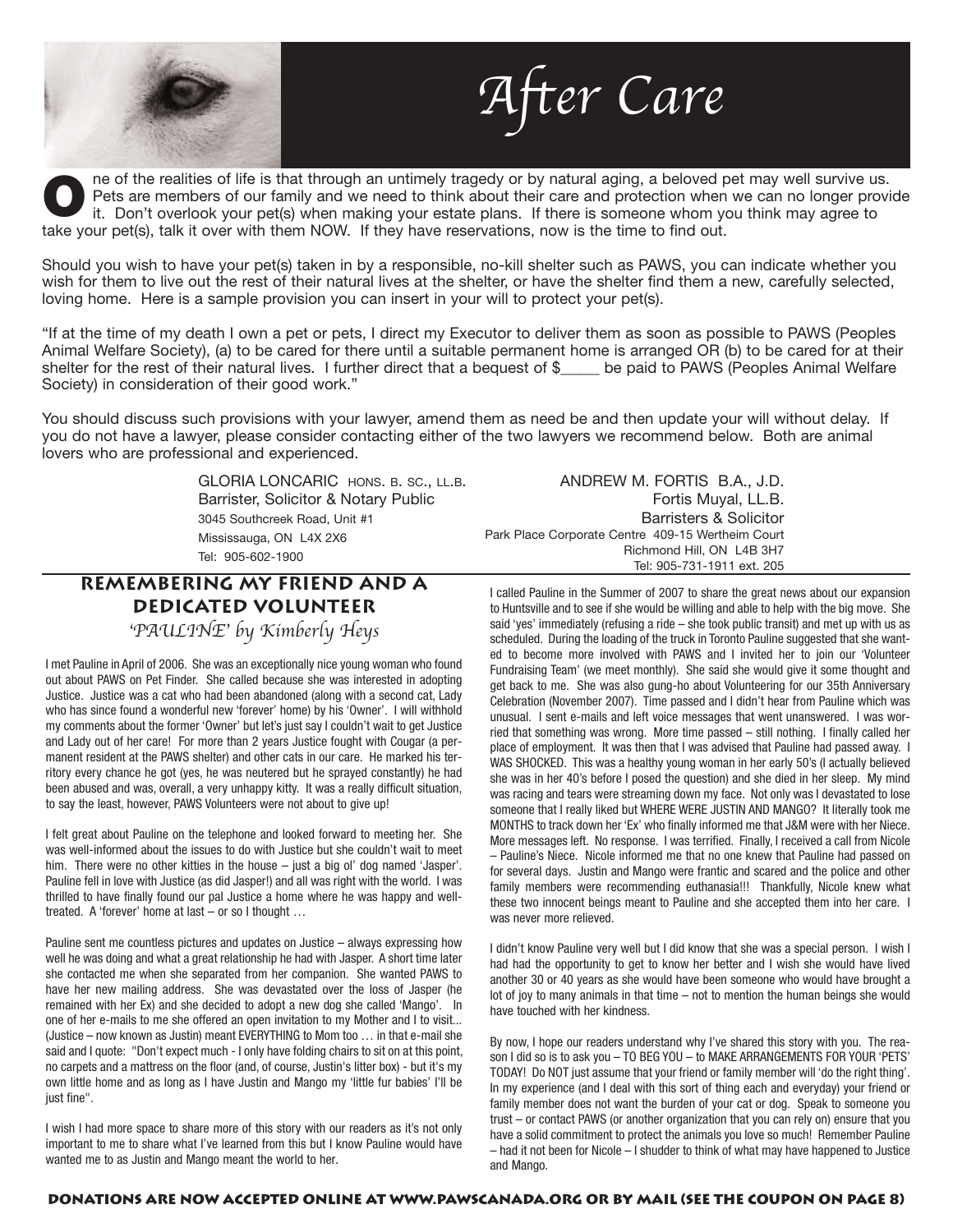

Memoriams...





Hi – it's me Mickey. If you're reading this – it means that I've crossed the Rainbow Bridge. No … please, don't cry. Even though I miss all of my friends at the PAWS shelter (including my sister Minnie and my pal Kim who always gave me 'Mickey hugs' and who did her best to medicate me every day and who rescued all of my siblings and relatives more than 10 years ago (yes, Kim and the other Volunteers took 60 of us out of a terrible environment). I have now gone to a better place – kitty heaven where some of my pals are. As you can see from the picture everyone did their best to help me – you see, I had a heart condition. PAWS Volunteers arranged for ultra sounding for me and I took medication for many years (thanks Dr. Mike!). I was a very lucky cat and I want to thank you for giving me 11 wonderful years of life. Even though I was never adopted, I enjoyed my time at the PAWS shelter very much. Here's one more Mickey hug …

Love and purrs always, Mickey

"In loving memory of my dear husband Bill - a very kind man who loved all animals. He will remain in my heart forever - Jeri (and pals Oscar & Felix).

'In Memory Of Feisty Little Boomer and Handsome Milo' – Betty & Doug Price

Miss Rita MacKenzie – a true animal lover – in her 98th year Miss MacKenzie very kindly remembered PAWS by way of a bequest and she is fondly remembered by her Nephew, Alex

In Memory of Samantha - Lorraine Ray and David Dycke

Ralph E. Etheridge – Remembered fondly by Lin Fisher

In loving memory of Barbara Joan Francis - 1942-2008 Mom, I am forever thankful to you for so many things I cannot even begin to list them. And though I can never compare myself to you, as you were perfect in every way, I will live the rest of my life in tribute to you. I love you so very much, Mom. I could use some of your strength right about now. Cheryl Also fondly remembered by:

Rosemarie and Annamaria Battista, Colleen Rauble, Barbara and Donnie Lawlor

Callie – Special thanks to a true cat lover, Marg, for all she did for Callie for so many years – Callie had feline leukemia – she is sadly missed

> Molly – we weren't ready to let you go my little Fradie – I'll always miss you and so will your Brother Curly and your Sister Nellie - Kim

In Loving Memory of Rebecca – The Yeager Family



Winston - You were my comfort & companion for only 7 years in my heart forever. My precious boy passed away December 1, 2007. Gayle Dunstan

Shadow– Forever In My Heart – Kathleen Neal



PAWS would like to extend their condolences to these and others who may have lost loved ones since our last issue.

We invite you to remember or to honour your loved one in a future issue of PAW Print (refer to the coupon on the last page of this issue for further information